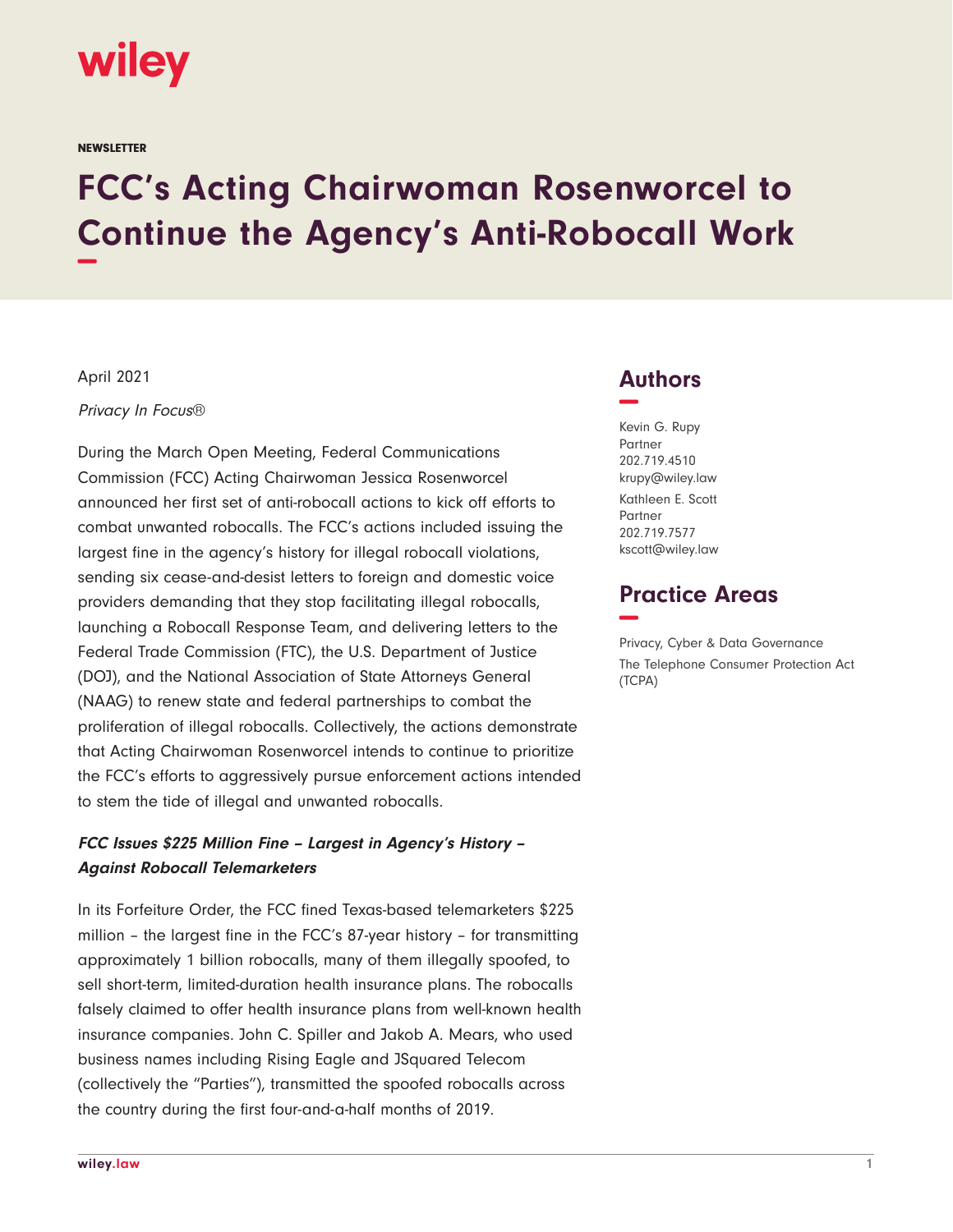The fine against the Parties was for willful and repeated violation of Section 227(e) of the Communications Act, and Section 64.1604 of the Commission's rules, which prohibits spoofing caller ID information with the intent to defraud, cause harm, and wrongfully obtain something of value. The FCC arrived at the \$225 million fine by applying a base forfeiture of \$1,000 to each of the 150,000 verified spoofed robocalls, and then imposing an upward adjustment of \$75,000,000 to reflect the "egregiousness of the harm associated with the illegal spoofed robocalls."

The FCC concluded that the Parties unlawfully spoofed robocalls with the intent to defraud, cause harm, and wrongfully obtain something of value. While acknowledging that "direct evidence of specific intent is rarely available," the FCC concluded that the Parties were "active participants in the robocalls." In reaching its conclusion that the Parties intended to defraud call recipients, the FCC noted that they falsely represented that the called party was receiving an offer to purchase health insurance from well-known health insurance companies. The FCC noted that "referring to name-brand companies can be critical to inducing consumers to respond to the robocall and listen to a sales pitch."

The FCC also concluded that the Parties intended to harm consumers, health insurance companies, and subscribers of spoofed numbers, and to also harm numbering resources and voice service providers. With respect to consumers, the FCC noted that that harm was intended based on violations of the Telephone Consumer Protection Act (TCPA), to include placing calls without prior express consent and failing to include the required identification disclosures for prerecorded voice message calls. For example, the FCC emphasized that the Parties knew they were potentially calling numbers on the National Do Not Call Registry since they "intentionally disabled [their] ability to identify numbers listed on the registry."

With respect to the brand name health care companies referenced in the calls, the FCC concluded that it was "substantially certain that mentioning the names of the insurance companies when [the Parties] had no connection to them would cause significant reputational harm to the companies." The FCC noted that the Parties "invoked the names of well-known brands to entice consumers to listen to sales pitches," and that one of the insurance companies "later became the subject of litigation."

In the instance of harm to subscribers of spoofed numbers, the FCC concluded that it was "substantially certain that [the Parties'] unauthorized use of spoofed numbers as part of a massive robocalling campaign would result in unwanted attention to those numbers." As an example, the agency noted that the Parties spoofed numbers belonging to one legitimate company 9,861,464 times, and that the "resulting call-backs from angry consumers overwhelmed Genworth's telephone network, making it unusable for some employees."

Finally, the FCC found "ample evidence" that the Parties intended to harm the providers that delivered the spoofed robocalls to consumers. The "unprecedented scale" of the Parties' spoofed robocalling scheme, the FCC concluded, "made it even more certain that its actions would have a deleterious impact on providers." The Commission concluded that the Parties were "presumptively aware of the costs to providers associated with high volume, short duration calls," and they were therefore "substantially certain that transmitting a large volume of spoofed robocalls into the national telephone network would burden providers."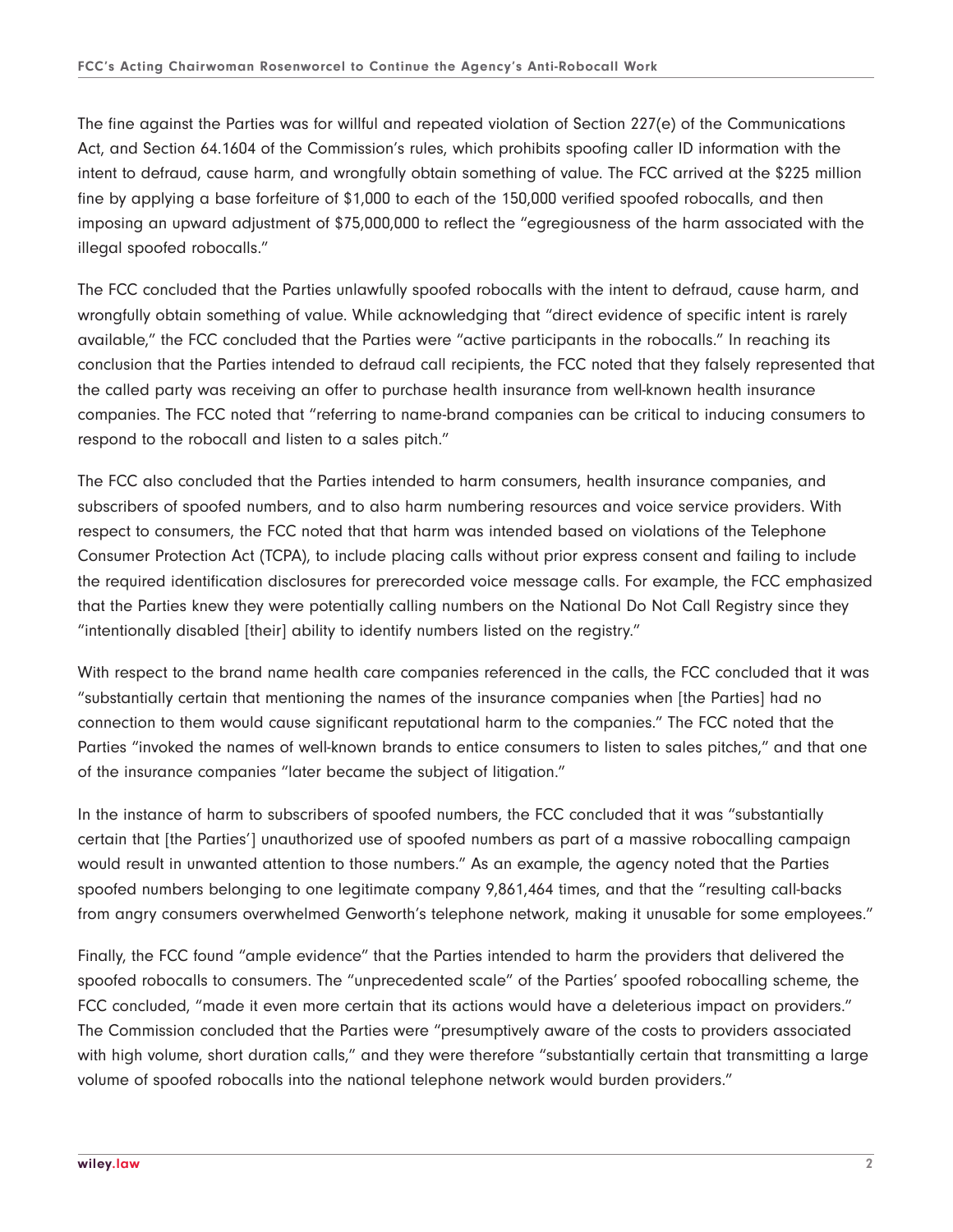#### **FCC Sends Six Cease-and-Desist Letters to Domestic and International Voice Providers**

On the same day, the FCC also delivered cease-and-desist letters to six domestic and international voice providers that the agency said had "consistently violated FCC guidelines on the use of autodialed and prerecorded voice message calls." Each of the letters instructed the recipients to "investigate and, if necessary, cease transmitting such traffic immediately and take steps to prevent your network from continuing to be a source of apparent illegal robocalls." An Appendix accompanying each of the letters included instances of "multiple illegal robocall campaigns," from various originating sources, that ranged from COVID-19 robocalls to tech support scams.

Consistent with similar letters jointly issued to gateway providers by the FTC and FCC in 2020, as well as the Commission's newly established bad-actor safe harbor, each of the letters authorized downstream voice service providers to block each of the recipients' voice traffic if they did not "take steps to effectively mitigate illegal traffic within 48 hours," or if they failed to inform the FCC and the Industry Traceback Group by March 31, 2021 of the steps they had taken to "implement effective measures" to prevent customers from using their networks to make illegal calls. Each of the letters concluded by noting that failure to act within the deadline could result in the Commission "**issuing a notice to all U.S.-based voice service providers that they may block ALL call traffic transmitting from your network, permanently**." (emphasis in original). Acting Chairwoman Rosenworcel has stated that "[t]hese missives won't be the last," and that the FCC intends to "redouble our efforts to issue Cease and Desist letters to get providers to keep these junk calls off of our networks."

#### **FCC Launches Robocall Response Team**

Acting Chairwoman Rosenworcel also announced the launch of a "Robocall Response Team," a group of 51 FCC staff members across six bureaus and offices tasked with coordinating and implementing the agency's anti-robocall efforts. The Robocall Response Team will bring together FCC efforts to "enforce the law against providers of illegal robocalls, develop new policies to authenticate calls and trace back illegal robocalls, and educate providers and other stakeholders about what they can do to help." Acting Chairwoman Rosenworcel has detailed that the Robocall Response Team will "meet regularly, with input directly from my office." She stated further that its "first order of business" would be a "top to bottom review of [the FCC's] policies, laws, and practices, to identify gaps we need to close."

#### **FCC Sends 'Partnership' Letters to Federal and State Enforcers**

Finally, the FCC delivered separate letters to the FTC, DOJ, and NAAG seeking to "renew partnerships to combat robocalls." The FCC explained that the letters highlighted a "renewed interest" in coordination between the FCC and other federal and state entities and demonstrated the Acting Chairwoman's "commitment to fight robocall scams by leveraging the knowledge, skills, and jurisdictional reach of cooperating organizations to share critical investigative information and collaborate on cases."